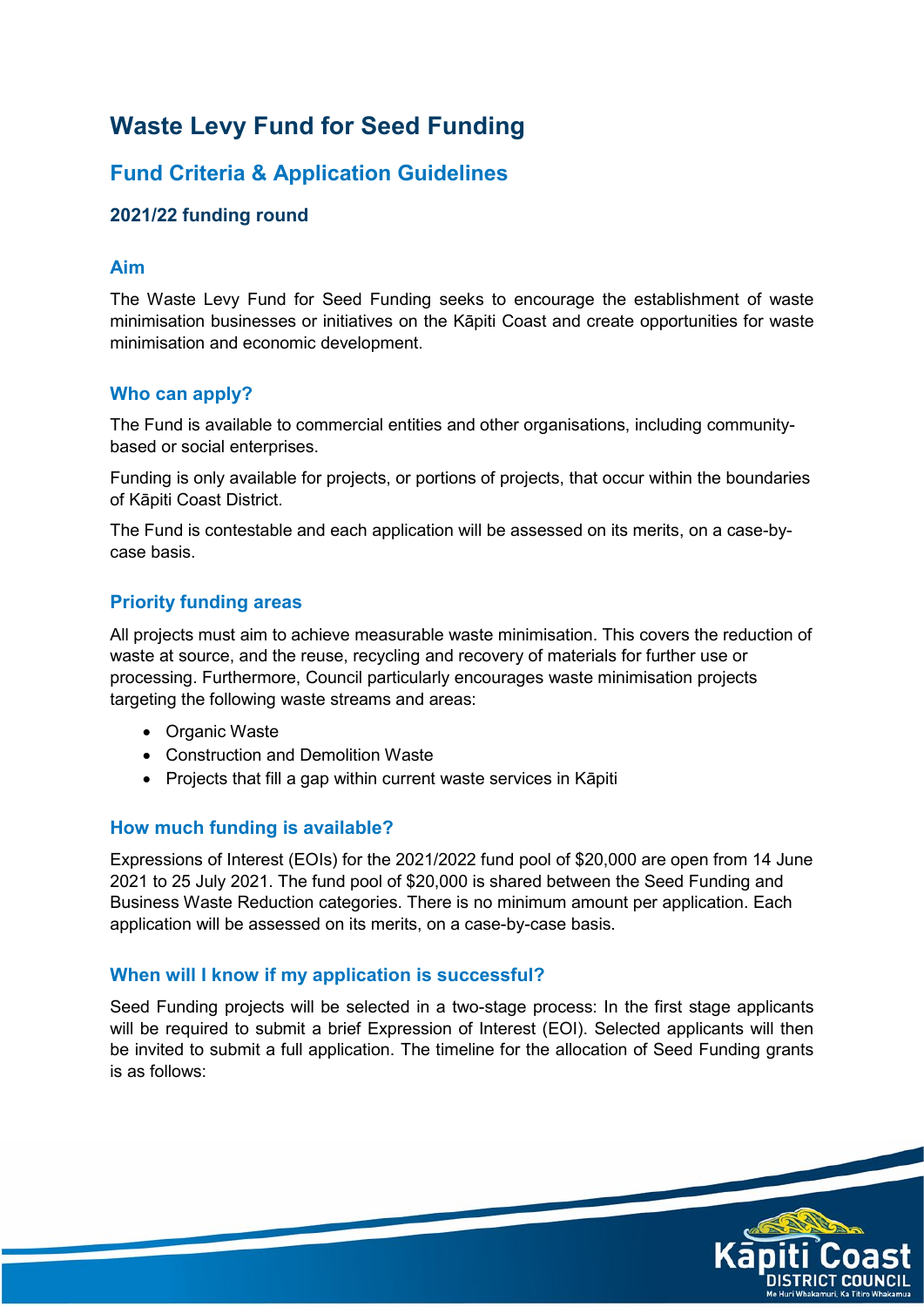| <b>Action</b>                                         | <b>Date</b>       |
|-------------------------------------------------------|-------------------|
| EOI submissions open                                  | 14 June 2021      |
| EOI submission deadline                               | 25 July 2021      |
| EOIs to go forward to full application stage selected | 16 August 2021    |
| Full application submission deadline                  | 13 September 2021 |
| Project selection made by the Council                 | November 2021     |
| Applicants notified of results                        | November 2021     |

## **What criteria does my application need to meet?**

All applications for Seed Funding must address all the criteria listed.

#### **Stage 1 - Expression of Interest (EOI)**

At the EOI stage, you will need to provide a brief overview of your project including an estimate of required funding.

Your project overview needs to include information on:

- How your project will achieve waste minimisation;
- How your project will benefit our local and/or regional economy, the wider Kāpiti community and the environment; and
- How your project will become self-sustaining post Council or other subsidy.

# **Stage 2 – Full Application**

If your EOI was successful, you will be asked to submit a full application including a detailed business case for your project.

You will need to provide the following information:

- Evidence that access to necessary waste streams is secured;
- Assumptions around waste stream costs, projected revenue, current and projected operating costs and end-use markets;
- Provision for contingencies and structured response to rising waste resource costs and/or end-use market failure;
- Estimates of performance post Council or other subsidy (will the project become selfsustaining);
- Estimates of the scale of waste minimisation and proposed methodology to measure this;
- Clear indication of benefit to the local and/or regional economy, the wider Kāpiti community and the environment;
- For pilot programmes and trials an outline of:
	- Programme and process for testing;
	- Programme for business development of the end product/results of the project/trial;
- Evidence of previous project management experience;
- A project plan to show how you will develop/market/manage your project;
- Demonstrated awareness of relevant local and regional regulations (that may require consent);

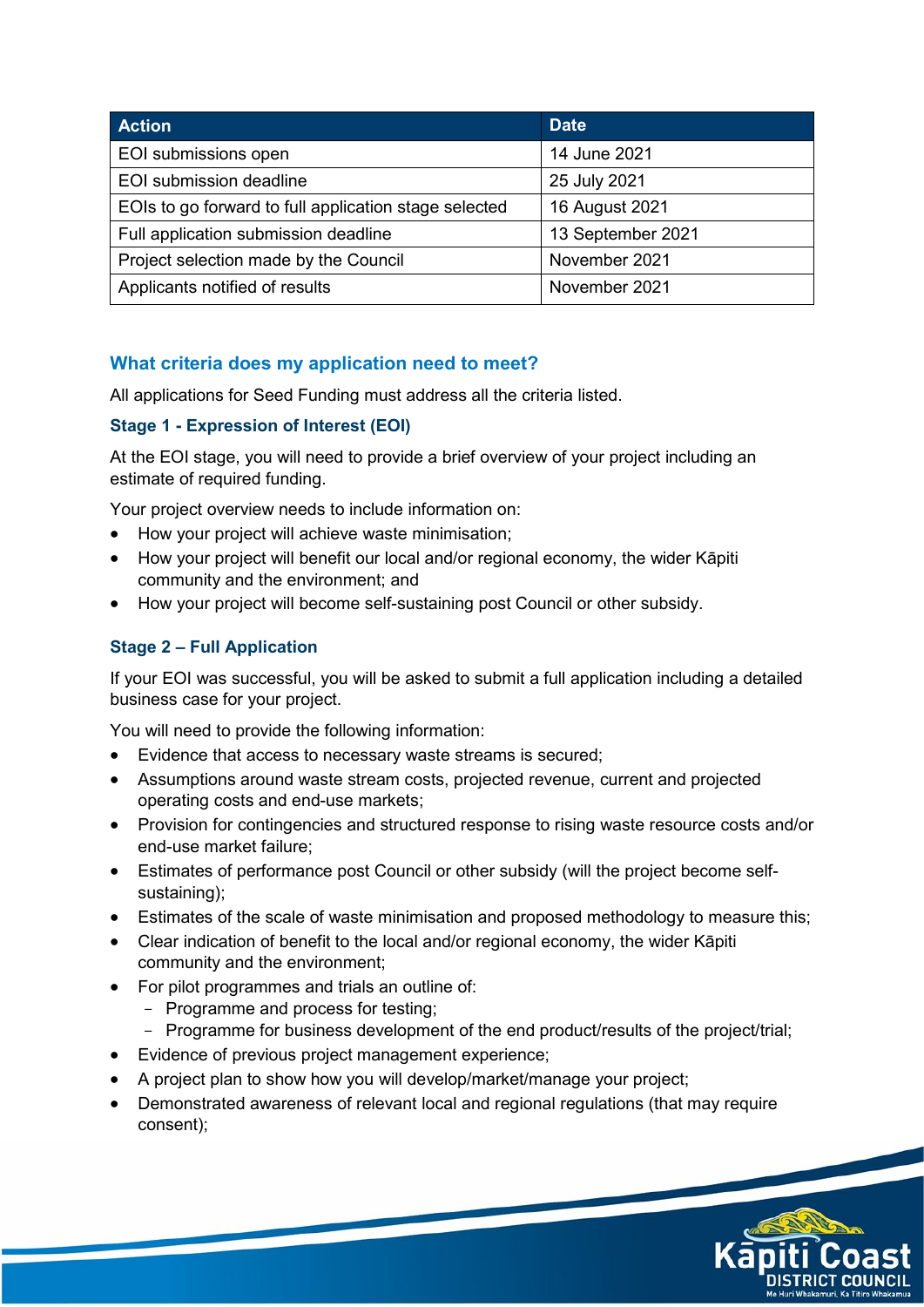- The proportion of project funding being sought and how any remaining proportion will be funded;
- Details of any other sources of funding/sponsorship, or applications made for such:
- Proof of an entity, organisation or project bank account requiring multiple signatories.

#### **Eligible projects and purposes**

Eligible purposes include but are not limited to:

- Equipment which is necessary to achieve the outcomes of the project (please submit two quotes per item of equipment, where possible);
- Publicity or educational material directly related to the aims of the programme;
- New initiatives or improvements/expansions to existing programmes using proven existing technologies;
- Trials and pilot programmes using proven existing technologies;
- Training needs of workers;
- Skill development of project participants;
- Administration costs:
- Wages which are directly related to the project;
- Travel (The cost of travel will ONLY be funded if it can be demonstrated that it is essential for the project and is a reasonable cost. Each journey will be evaluated on its individual merit to the project).

#### **Ineligible purposes**

These will not be funded:

- Feasibility studies;
- Waste disposal, treatment or recycling costs;
- Ongoing financial support of existing activities or running costs;
- Duplications of other demonstration projects or pilot studies;
- Debt servicing;
- Retrospective projects / work already completed;
- Legal expenses;
- Any costs involved in preparing the application; and
- Catering costs.

#### **Financial details**

If you are registered for GST, please **do not** include GST in your costs. Please attach quotes and any other supporting documentation to your application. Two quotes are required for the purchase of equipment.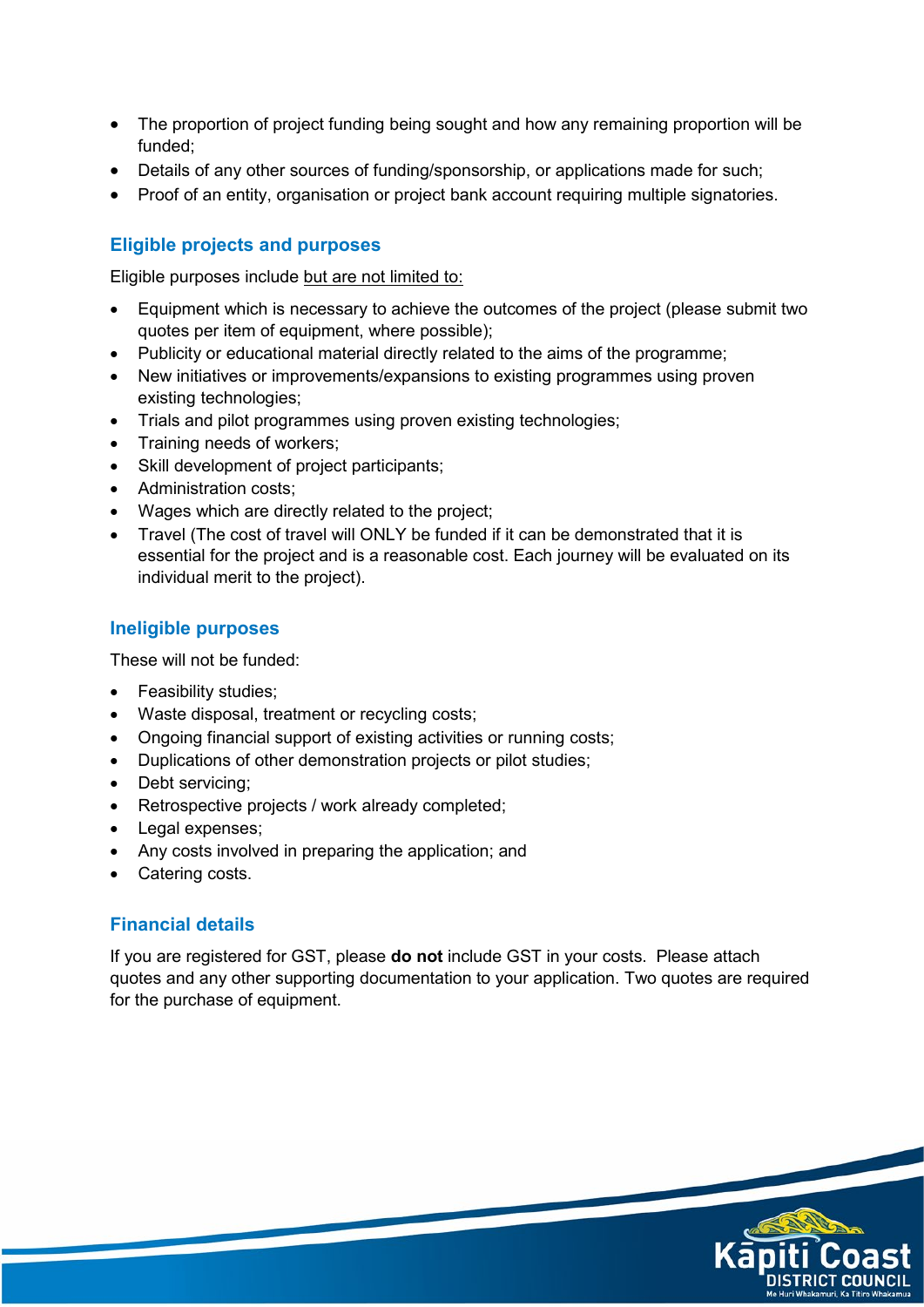### **How do I apply for funding?**

Electronic applications are preferred. Please fill in an EOI form and send your application, to be received by 5pm 25 July 2021:

| Electronically to: | waste@kapiticoast.govt.nz                                                                                               |
|--------------------|-------------------------------------------------------------------------------------------------------------------------|
| By post to:        | Waste Levy Fund<br>Waste Minimisation Officer<br>Kāpiti Coast District Council<br>Private Bag 60601<br>Paraparaumu 5254 |
| Or deliver to:     | <b>Waste Minimisation Officer</b><br>Kāpiti Coast District Council<br>175 Rimu Road<br>Paraparaumu                      |

All EOIs will be acknowledged by email within 5 working days of receipt.

Applications will be checked by Council staff to ensure they have been completed correctly and sufficient detail has been provided. Where applications are considered incomplete or deficient, they will be returned to the applicant for further information or clarification. Where an application is referred back to the applicant for further clarification or information, the applicant will be given a set period to respond.

All applications will be reviewed by the Grants Allocation Committee, who will then decide how the Fund will be allocated. Successful applicants will be notified immediately after the (public) meeting of the Committee.

#### **Progress reporting and notification of project start and completion**

Unless otherwise agreed, projects are expected to have started within three months of approval of funding and, for short-term projects, progress must be completed within 12 months of receipt of funding. For longer-term projects, progress towards agreed upon targets must be made within 12 months of receipt of funding.

All successful applicants will be required to report back to the Waste Minimisation Officer on an agreed timeframe, detailing their progress in completing the project, particularly the completion of significant milestones.

The applicant must notify the Waste Minimisation Officer once the project has been completed and accompany this notification with a final report on the project. Furthermore, the applicant is asked to notify the Waste Minimisation Officer of any major developments within five years of project completion (such as major expansion or cessation of the initiative).

You will be asked to submit proof of purchase for any equipment or travel costs with your Final or Progress Report.

The Kāpiti Coast District Council reserves the right to visit any project or use it for